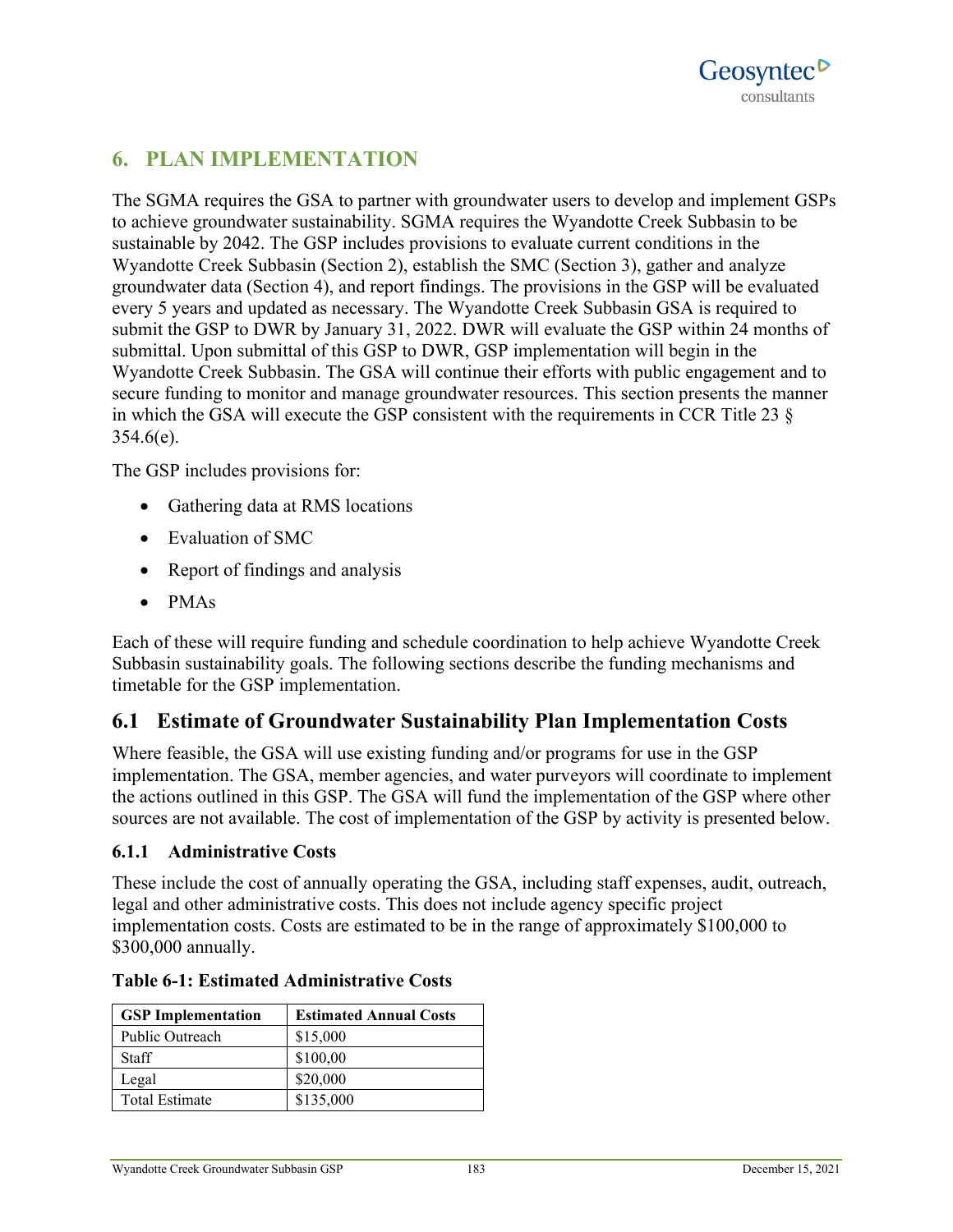### **6.1.2 Monitoring**

Monitoring for compliance with SGMA regulations will include biannual collection of groundwater levels at 9 RMS locations and annual collection of groundwater quality at 8 RMS locations. Monitoring activity costs will include labor (field data collection, surveying, laboratory analysis, project management) and equipment (vehicles, meters, pumps, field tools/supplies).

### **Table 6-2: Monitoring Activities and Estimated Cost**

| <b>Monitoring Activity</b> | Frequency          | <b>Estimated Annual Cost</b> |
|----------------------------|--------------------|------------------------------|
| Groundwater Levels         | Biannual, 2 events | \$15,000                     |
| <b>Groundwater Quality</b> | Annual, 1 event    | \$6,000                      |

Some RMS locations include wells that are monitored and funded under existing programs.

### **6.1.3 Data Analysis**

The data gathered from the monitoring will be analyzed to assess trends for determination of undesirable results. Analysis of the data may lead to modifications in the RMS network, the HCM, and the priority of PMAs. Data gaps that arise from analysis may require installation of new RMS locations.

**Table 6-3: Data Analysis Activities and Estimated Cost**

| Data Analysis Activity     | Frequency | <b>Estimated Annual Cost</b> |
|----------------------------|-----------|------------------------------|
| <b>DMS</b>                 | Annual    | \$5,000                      |
| Review of Groundwater Data | Annual    | \$5,000                      |

### **6.1.4 Reporting and Evaluation**

Annual reports are required after GSP adoption to provide updates to general GSP information, basin conditions, and plan implementation progress. Section 6.5 discusses the annual reporting plan in more detail. GSA are required to conduct an evaluation of the GSP and prepare a report every 5 years or whenever the GSP is amended. Section 6.6 discusses the evaluation report in more detail.

**Table 6-4: Reporting and Evaluation Activities and Estimated Cost**

| <b>Reporting Activity</b> | <b>Frequency</b> | <b>Estimated Cost</b> |  |  |  |  |  |  |
|---------------------------|------------------|-----------------------|--|--|--|--|--|--|
| Annual Report             | Annual           | \$30,000              |  |  |  |  |  |  |
| 5-year Evaluation Report  | 5 Years          | \$100,000             |  |  |  |  |  |  |

### **6.1.5 Data Collection**

A discussion of the data needed to improve groundwater management and address data gaps is presented in Section 5 and the estimated costs are presented below.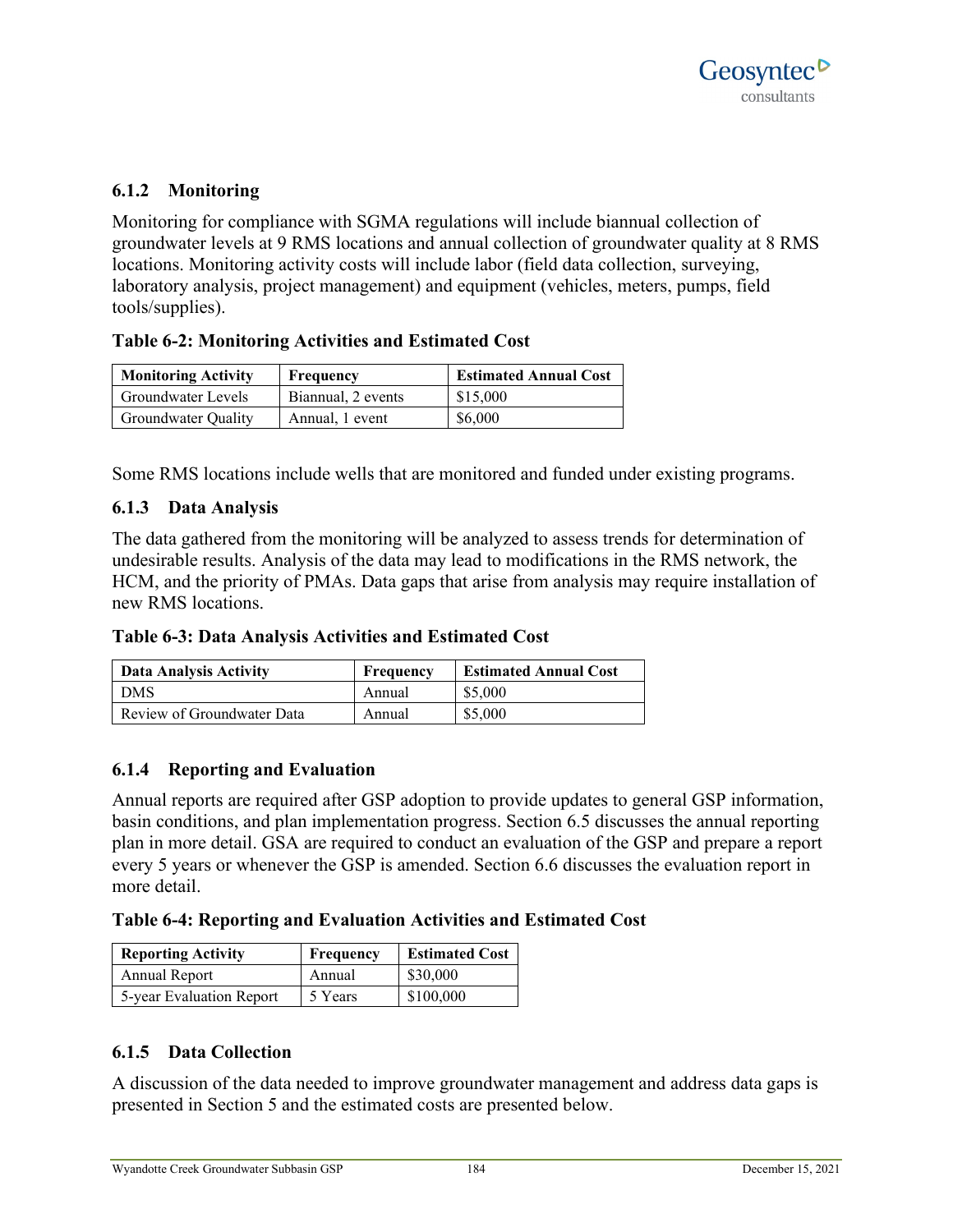| <b>Data Collection</b>            | <b>Estimated Costs</b> |
|-----------------------------------|------------------------|
| <b>Contour Mapping</b>            | $$15,000 - $40,000$    |
| Interconnected Surface Water/GDEs | $$100,000 - $200,000$  |
| Butte Basin Model Update 1        | $$25,000 - $75,000$    |
| Butte Basin Model Update 2        | $$25,000 - $75,000$    |

### **Table 6-5: Estimated Costs for Implementing Data Improvements to address Data Gaps**

### **6.1.6 Project and Management Actions**

The PMAs and anticipated costs are presented in Section 5. The PMAs with a planned initiation date in or before 2027 are presented below.

**Table 6-6: Estimated Project Costs**

| <b>Project Name</b>                                   | <b>Capital Costs</b> | <b>Expected Groundwater</b><br><b>Demand Reduction (AFY)</b> |
|-------------------------------------------------------|----------------------|--------------------------------------------------------------|
| <b>Residential Water Conservation</b>                 | <b>TBD</b>           | $100 - 200$                                                  |
| Agricultural Irrigation Efficiency                    | <b>TBD</b>           | Up to $4,000$                                                |
| Flood MAR                                             | <b>TBD</b>           | $1000 - 3000$                                                |
| Oroville Wildlife Area Robinson's Riffle<br>Project   | \$1.7M               | <b>TBD</b>                                                   |
| <b>Streamflow Augmentation</b>                        | <b>TBD</b>           | $1,000 - 5,000$                                              |
| <b>TWSD Water Treatment Plant Capacity</b><br>Upgrade | $$1.5 - $3M$         | $500+$                                                       |
| Water Loss Monitoring                                 | \$800,000            | TBD                                                          |
| Palermo Clean Water Improvement Project               | <b>TBD</b>           | <b>TBD</b>                                                   |
| Intra-Basin Water Transfer                            | <b>TBD</b>           | $3,000 - 5,000$                                              |
| <b>Agricultural Surface Water Supplies</b>            |                      | $2,000 - 3,000$                                              |
| Well Upgrades                                         | <b>TBD</b>           | <b>TBD</b>                                                   |
| Fuel Management for Watershed Health                  | <b>TBD</b>           | <b>TBD</b>                                                   |
| Removal of Invasive Species                           | <b>TBD</b>           | <b>TBD</b>                                                   |

# **6.2 Identify Funding Alternatives**

The GSA will seek to capitalize on existing funding and programs that overlap with GSP requirements. For example, Butte County, DWR and other entities currently fund groundwater data collection programs at locations within the Wyandotte Creek Subbasin. The GSAs will ensure that the existing programs meet the technical requirements of the monitoring and reporting as outlined in the GSP.

In cases where no funding or programs are established, the GSA will be responsible for securing funding for the GSP implementation. The GSA will coordinate funding with their respective constituent members within the Wyandotte Creek Subbasin. GSAs will fund the GSP through a cost-sharing collaboration to be determined after adoption of GSP.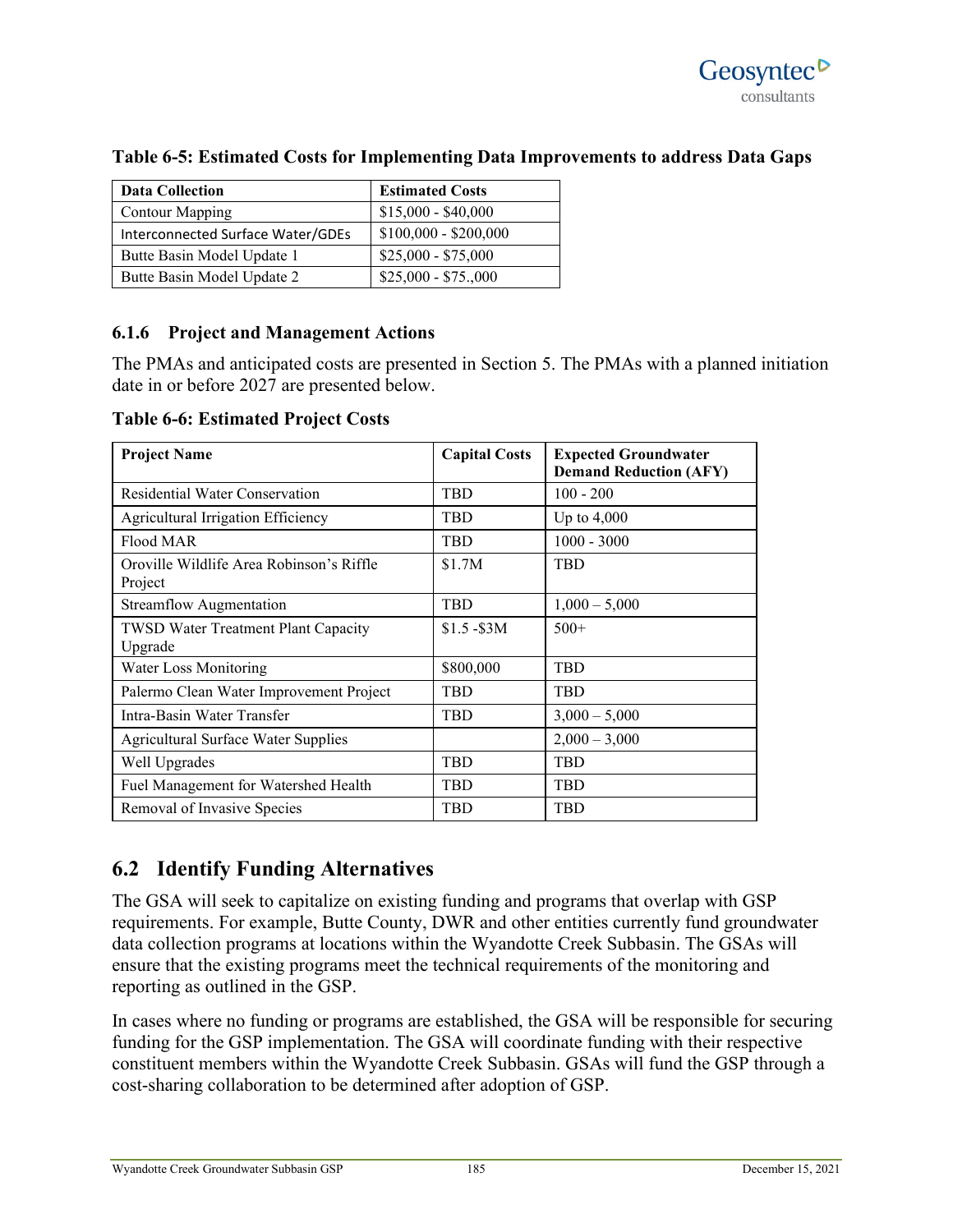Funding is anticipated to be met from one or a combination of the following sources: direct contributions from the GSA constituent members, State and Federal grant funding, and taxes or assessments levied on landowners and groundwater users in accordance with local and State law.

The GSAs are evaluating a variety of funding mechanisms including Proposition 218 or Proposition 26 to support ongoing operational costs and to fund agency operations. These costs include retaining consulting firms and legal counsel to provide oversight and assist with SGMA compliance. Expenses consist of administrative support, GSP development, and GSP implementation.

## **6.3 Schedule for Implementation**

The monitoring, data analysis and reporting will begin upon submittal of the GSP by DWR. The PMAs listed in Table 6-4 are scheduled to be completed by 2027 or earlier. Each of the PMAs will be completed by priority as funding and resources become available.

### **6.4 Data Management Systems**

In development of this GSP, the GSA developed a groundwater model that was calibrated to estimate future scenarios. The DMS plans to build on existing data inputs in the groundwater model and develop a more formalized approach to collecting and capturing data. As stated in Section 4, Monitoring Network, future data will be gathered to develop annual reports as well as provide necessary information for future and ongoing update to the groundwater models at fiveyear intervals upon GSP implementation. The DMS that will be used is a geographical relational database that will include information on water levels, land elevation measurements, and water quality testing. The DMS will allow the GSA to store the necessary information for annual reporting.

The DMS will be on local servers and data will be transmitted annually to form a single repository for data analysis for the Wyandotte Creek Subbasin's groundwater, as well as to allow for preparation of annual reports. GSA representatives have access to data and will be able to ask for a copy of the regional DMS. The DMS currently includes the necessary elements required by the regulations, including:

- Well location and construction information for the representative monitoring points (where available)
- Water level readings and hydrographs including water year type
- Land based measurements
- Water quality testing results
- Estimate of groundwater storage change, including map and tables of estimation
- Graph with Water Year type, Groundwater Use, Annual Cumulative Storage Change

Reporting generated from data from the GSAs will include but is not limited to:

• Seasonal groundwater elevation contours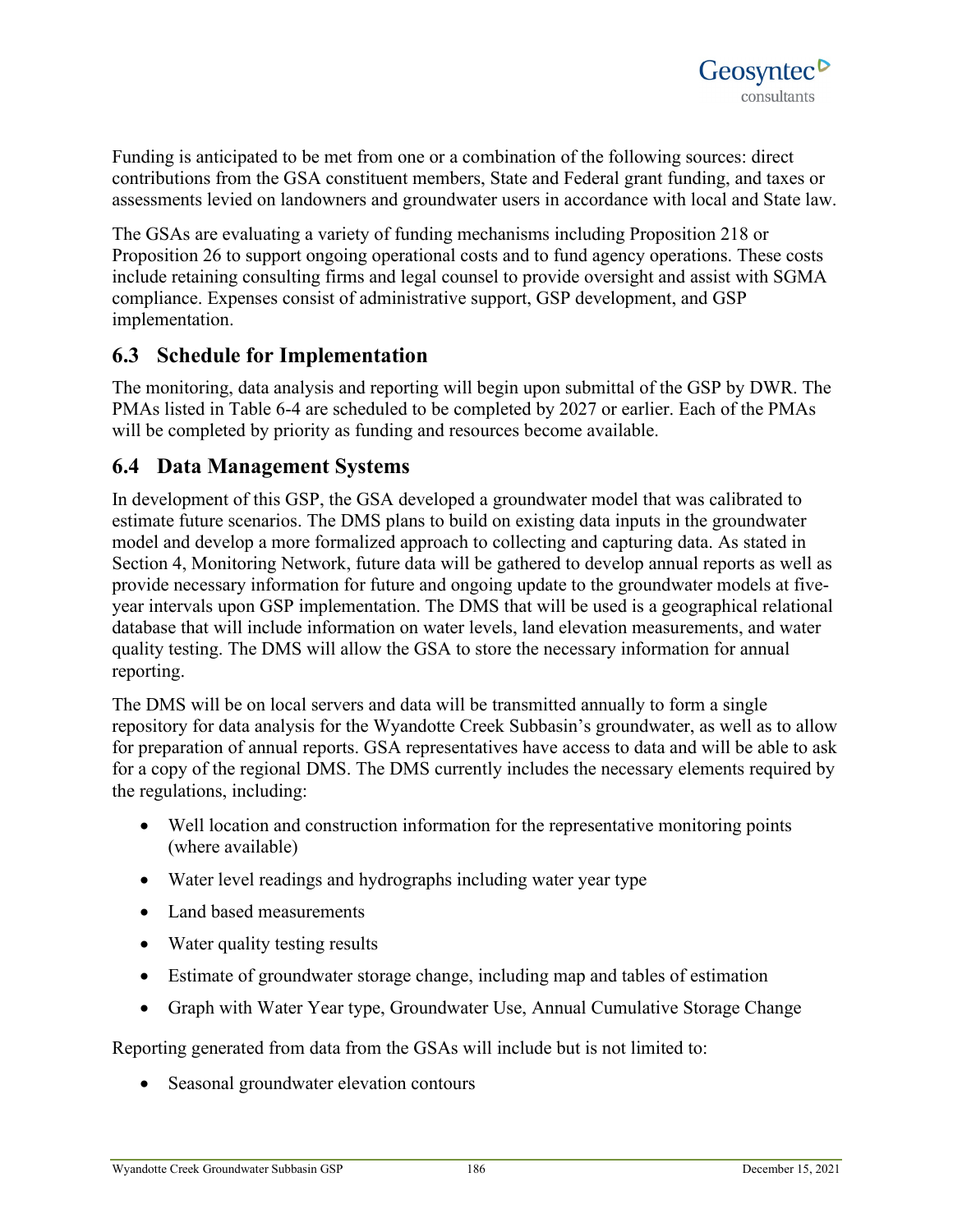

- Estimated groundwater extraction by category
- Total water uses by source

Additional items may be added to the DMS in the future as required. Data will be entered into the DMS by each GSA. The majority of the data will then be aggregated to the entity that is responsible for the regional DMS and summarized for reporting to DWR. Groundwater contours will be prepared outside of the DMS because of the need to evaluate the integrity of the data collected and generate a static contour set that has been reviewed and will not change once approved. Groundwater storage calculations will be calculated in accordance with the method described in Section 2, outside of the DMS. Results are uploaded to the DMS for annual reporting and trend monitoring. Since most of the pumping in the Wyandotte Creek Subbasin is not currently measured, the groundwater pumping estimates are also calculated outside of the DMS using the methods developed by GSA and uploaded to the DMS for annual reporting and trend analysis. The GSA may choose to have their own separate system for additional analysis.

The one-time cost of expanding the existing data systems is estimated between \$50,000 to \$200,000 as the system is still being evaluated. The Board has indicated a desire to make the data transparent and available to the public while respecting the privacy of individual landowners.

# **6.5 Annual Reporting**

Annual reports will be submitted by April 1 for the prior year's activities. The report will include a general update in the form of an executive summary with accompanying map of the Wyandotte Creek Subbasin. The body of the report will include a detailed discussion and graphical representation of the following:

- Groundwater elevation data, including contour maps at seasonal high and low conditions and hydrographs using water year type and historical data from at least 2015.
- Groundwater extraction data divided into volume by water usage sectors with accompanying map, including a description of the methodology and accuracy of the groundwater extraction estimation.
- Surface water volume used or available for use for groundwater recharge or in-lieu use, including a description of the water sources.
- Total water volume use divided into water use sector and water source type, including a description of the methodology and accuracy of the water use estimation.
- Changes in groundwater storage with accompanying map, including a graph with water year type, groundwater use, annual change in groundwater storage, and cumulative change in groundwater storage using historical data from at least 2015.

The annual report will also include a discussion and update on the plan implementation including the status of IM and the execution of PMAs.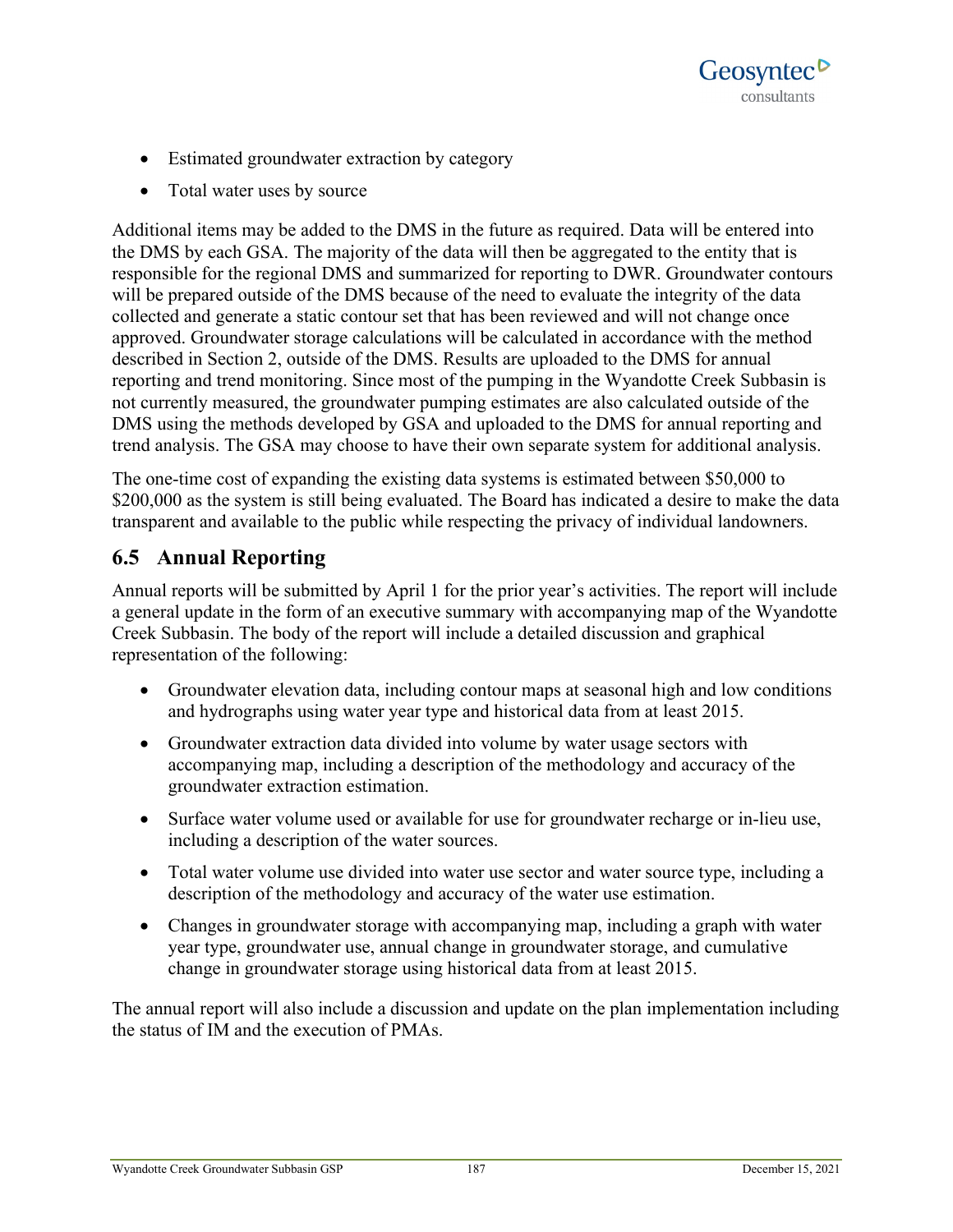## **6.6 Evaluation Report**

The GSAs will evaluate the GSP and provide an evaluation report every 5 years or whenever the GSP is amended for submittal to DWR.

The assessment will include a detailed discussion of the following:

- Significant new information and whether the information warrants changes to the basin setting, MOs, MTs, and SIs, including completed or planned GSP amendments.
- Current groundwater conditions relating to each MO, MT and IM.
- Implementation of any project and management actions and the resulting effects on groundwater conditions.
- Assessment of the basin setting, MAs, undesirable results, MOs and MTs.
- Evaluation of the basin setting and overdraft conditions to include changes in water use, along with overdraft mitigation measures (if applicable).
- Assessment of the monitoring network with analysis of data collected to date, including identification of data gaps and suggested improvements of the network.
- Program to address data gaps, including timing and incorporation of data into the GSP, with prioritization on the installation of new data collection sites and analysis of new data based on the needs of the basin.
- Relevant actions taken by the GSAs including a summary of regulations, ordinances, legal enforcement or action related to the implementation of the GSP and sustainability goals.

Summary of coordination by GSAs within the basin or within hydrogeologically connected basins and land use agencies.

### **6.7 Interbasin Coordination**

Wyandotte Creek GSA intends to coordinate in the following ways with its neighboring subbasins and with subbasins in the Feather River Corridor (Wyandotte Creek, Butte, North Yuba, Sutter Subbasins):

#### **1. Information Sharing**

Wyandotte Creek Subbasin will work with GSA staff of Butte and North Yuba subbasins to identify lines of communication and methods for information sharing between subbasins and GSA Boards. This will continue throughout GSP implementation and may include:

- 1. Inform each other on changing conditions (i.e., surface water cutbacks, land use changes, policy changes that inform groundwater management)
- 2. Share annual reports and interim progress reports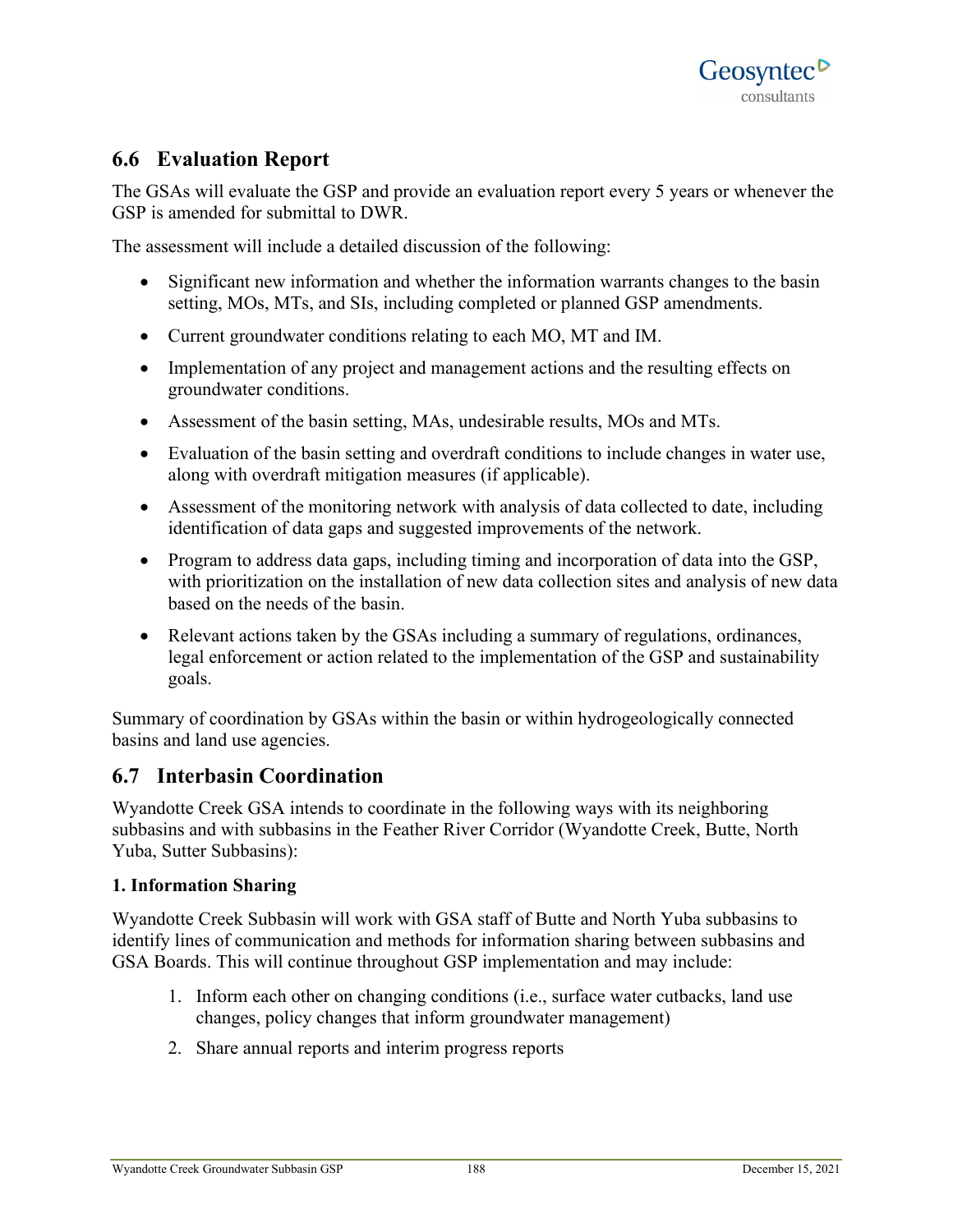

3. Share data and technical information and work towards building shared data across and/or along basin boundaries (e.g., monitoring data, water budgets, modeling inputs and outputs, and GDEs)

### **2. Conduct Joint Analysis and Evaluation of GSPs**

Wyandotte Creek Subbasin intends to pursue grant funding and collaboratively work with subbasins in the Feather River Corridor group to:

- 1. Contract with a consultant to conduct this work
- 2. Evaluate and compare contents of GSPs with a focus on establishing a common understanding of basin conditions at boundaries
- 3. Identify significant differences, uncertainties, and potential issues of concern related to groundwater interaction at the boundaries
- 4. Engage in analysis and evaluation of SMC between GSPs to assess impacts and identify significant differences and possible impacts between subbasins that could potentially lead to undesirable results

### **3. Coordinate on mutually beneficial activities**

Wyandotte Creek GSA will work collaboratively with Feather River Corridor subbasins to identify items in our GSPs that are ripe for a coordinated project and pursuit of funding such as Projects and Management Actions, Data Gaps (new monitoring wells, stream gaging etc.)

- 1. Wyandotte Creek will pursue grant funding to support a consultant to conduct this work
- 2. Wyandotte Creek will work collaboratively with the Northern California Water Association (NCWA) and others in their efforts to pursue funding and support local and state agency activities to identify and fill regional data gaps

#### **4. Coordinated Communication and Outreach**

Wyandotte Creek GSA staff will continue to participate in regional public engagement activities and efforts related to implementation of SGMA in the Northern Sacramento Valley. This may include:

- 1. Coordinate and collaborate on regional-scale public engagement and communication strategies that promote awareness on groundwater sustainability, enhance public trust, and maintain institutional knowledge
- 2. Maintain list of GSP/subbasin staff contacts and websites

#### **5. Issue Resolution Process**

Wyandotte Creek Subbasin will pursue development of an issue-resolution process with neighboring subbasins in the Feather River Corridor group.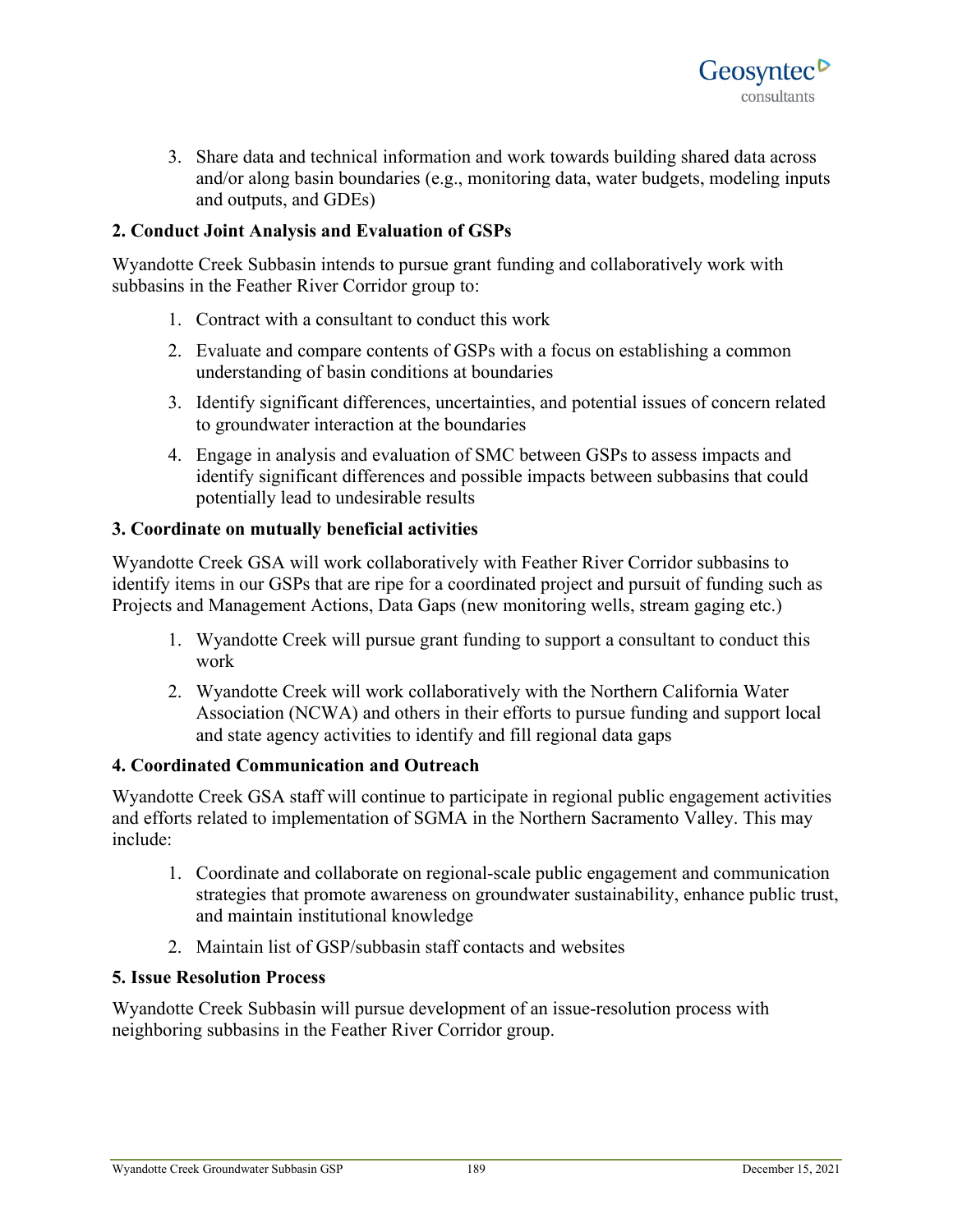| ID.<br>$\overline{2}$ | Task Name                                                      | Start   | Finish   | 2022 | $\vert$ 2023 | $\frac{2024}{ }$ | $\frac{2025}{ }$ | $\frac{2026}{ }$ | $\frac{2027}{ }$ | $\frac{2028}{ }$ | $\frac{2029}{ }$ | $\frac{2030}{ }$ | $\frac{2032}{ }$ | $\begin{array}{c c} \hline 2033 & 2034 \end{array}$ | $\frac{2035}{ }$ | $\boxed{2036}$ | $\frac{2037}{ }$ | 2038 2039 | $\frac{2040}{ }$ | $\boxed{2041}$ |
|-----------------------|----------------------------------------------------------------|---------|----------|------|--------------|------------------|------------------|------------------|------------------|------------------|------------------|------------------|------------------|-----------------------------------------------------|------------------|----------------|------------------|-----------|------------------|----------------|
|                       | <b>GSP Implementation</b>                                      | 1/31/22 | 4/1/42   |      |              |                  |                  |                  |                  |                  |                  |                  |                  |                                                     |                  |                |                  |           |                  |                |
|                       | <b>GSP Submittal</b>                                           | 1/31/22 | 1/31/22  |      |              |                  |                  |                  |                  |                  |                  |                  |                  |                                                     |                  |                |                  |           |                  |                |
| $\overline{3}$        | Public Outreach                                                | 2/1/22  | 4/1/42   |      |              |                  |                  |                  |                  |                  |                  |                  |                  |                                                     |                  |                |                  |           |                  |                |
| $\overline{4}$        | Monitoring                                                     | 2/1/22  | 4/1/42   |      |              |                  |                  |                  |                  |                  |                  |                  |                  |                                                     |                  |                |                  |           |                  |                |
| 5 <sub>5</sub>        | Develop Intial DMS                                             | 2/1/22  | 2/1/23   |      |              |                  |                  |                  |                  |                  |                  |                  |                  |                                                     |                  |                |                  |           |                  |                |
| 6                     | <b>Annual Reports</b>                                          | 4/1/22  | 4/1/42   |      |              |                  |                  |                  |                  |                  |                  |                  |                  |                                                     |                  |                |                  |           |                  |                |
| 28                    | <b>Interbasin Coordination</b>                                 | 4/1/22  | 4/1/42   |      |              |                  |                  |                  |                  |                  |                  |                  |                  |                                                     |                  |                |                  |           |                  |                |
| 29                    | <b>Five Year Updates</b>                                       | 4/1/27  | 4/1/42   |      |              |                  |                  |                  |                  |                  |                  |                  |                  |                                                     |                  |                |                  |           |                  |                |
| 30 <sup>°</sup>       | 2027 Update                                                    | 4/1/27  | 4/1/27   |      |              |                  |                  |                  |                  |                  |                  |                  |                  |                                                     |                  |                |                  |           |                  |                |
| 31                    | 2032 Update                                                    | 4/1/32  | 4/1/32   |      |              |                  |                  |                  |                  |                  |                  |                  |                  |                                                     |                  |                |                  |           |                  |                |
| 32                    | 2037 Update                                                    | 4/1/37  | 4/1/37   |      |              |                  |                  |                  |                  |                  |                  |                  |                  |                                                     |                  |                |                  |           |                  |                |
| 33                    | 2042 Update                                                    | 4/1/42  | 4/1/42   |      |              |                  |                  |                  |                  |                  |                  |                  |                  |                                                     |                  |                |                  |           |                  |                |
| 34                    | <b>Data Gaps</b>                                               |         |          |      |              |                  |                  |                  |                  |                  |                  |                  |                  |                                                     |                  |                |                  |           |                  |                |
| 35                    | <b>Contour Mapping</b>                                         | 2/1/22  | 5/5/32   |      |              |                  |                  |                  |                  |                  |                  |                  |                  |                                                     |                  |                |                  |           |                  |                |
| 36                    | Interconnected Surface Water/GDEs                              | 2/1/22  | 1/1/27   |      |              |                  |                  |                  |                  |                  |                  |                  |                  |                                                     |                  |                |                  |           |                  |                |
| 37                    | Update Butte Basin Model 1                                     | 1/1/23  | 1/3/27   |      |              |                  |                  |                  |                  |                  |                  |                  |                  |                                                     |                  |                |                  |           |                  |                |
| 38                    | Update Butte Basin Model 2                                     | 1/1/27  | 1/1/32   |      |              |                  |                  |                  |                  |                  |                  |                  |                  |                                                     |                  |                |                  |           |                  |                |
| 39                    | <b>Project Implementation</b>                                  | 1/1/22  | 12/31/32 |      |              |                  |                  |                  |                  |                  |                  |                  |                  |                                                     |                  |                |                  |           |                  |                |
| 40                    | Project 1: Residential Conservation                            | 1/1/23  | 12/31/25 |      |              |                  |                  |                  |                  |                  |                  |                  |                  |                                                     |                  |                |                  |           |                  |                |
| 41                    | Project 2: Agricultural Irrigation Efficiency 1/1/23           |         | 1/1/30   |      |              |                  |                  |                  |                  |                  |                  |                  |                  |                                                     |                  |                |                  |           |                  |                |
| 42                    | Project 3: Flood MAR                                           | 1/1/23  | 12/31/32 |      |              |                  |                  |                  |                  |                  |                  |                  |                  |                                                     |                  |                |                  |           |                  |                |
| 43                    | Project 4: Oroville Wildlife Area<br>Robinson's Riffle Project | 1/1/23  | 12/31/30 |      |              |                  |                  |                  |                  |                  |                  |                  |                  |                                                     |                  |                |                  |           |                  |                |
| 44                    | <b>Project 5: Streamflow Augmentation</b>                      | 1/1/22  | 1/31/25  |      |              |                  |                  |                  |                  |                  |                  |                  |                  |                                                     |                  |                |                  |           |                  |                |
| 45                    | Project 6 TWSD Plant Upgrade                                   | 1/1/22  | 2/2/24   |      |              |                  |                  |                  |                  |                  |                  |                  |                  |                                                     |                  |                |                  |           |                  |                |
| 46                    | Project 7: Water Loss Monitoring                               | 1/1/22  | 1/3/24   |      |              |                  |                  |                  |                  |                  |                  |                  |                  |                                                     |                  |                |                  |           |                  |                |
| 47                    | Project 8: Palmero Water Improvement                           | 1/1/22  | 1/2/30   |      |              |                  |                  |                  |                  |                  |                  |                  |                  |                                                     |                  |                |                  |           |                  |                |
| 48                    | <b>Adaptive Management</b>                                     | 2/1/22  | 2/2/42   |      |              |                  |                  |                  |                  |                  |                  |                  |                  |                                                     |                  |                |                  |           |                  |                |
| 49                    | <b>Evaluate Potential Projects</b>                             | 2/1/22  | 2/2/42   |      |              |                  |                  |                  |                  |                  |                  |                  |                  |                                                     |                  |                |                  |           |                  |                |
| 50                    | <b>Evaluate New Projects</b>                                   | 2/1/22  | 2/2/42   |      |              |                  |                  |                  |                  |                  |                  |                  |                  |                                                     |                  |                |                  |           |                  |                |
| 51                    | <b>Evaluate Management Actions</b>                             | 2/1/22  | 2/2/42   |      |              |                  |                  |                  |                  |                  |                  |                  |                  |                                                     |                  |                |                  |           |                  |                |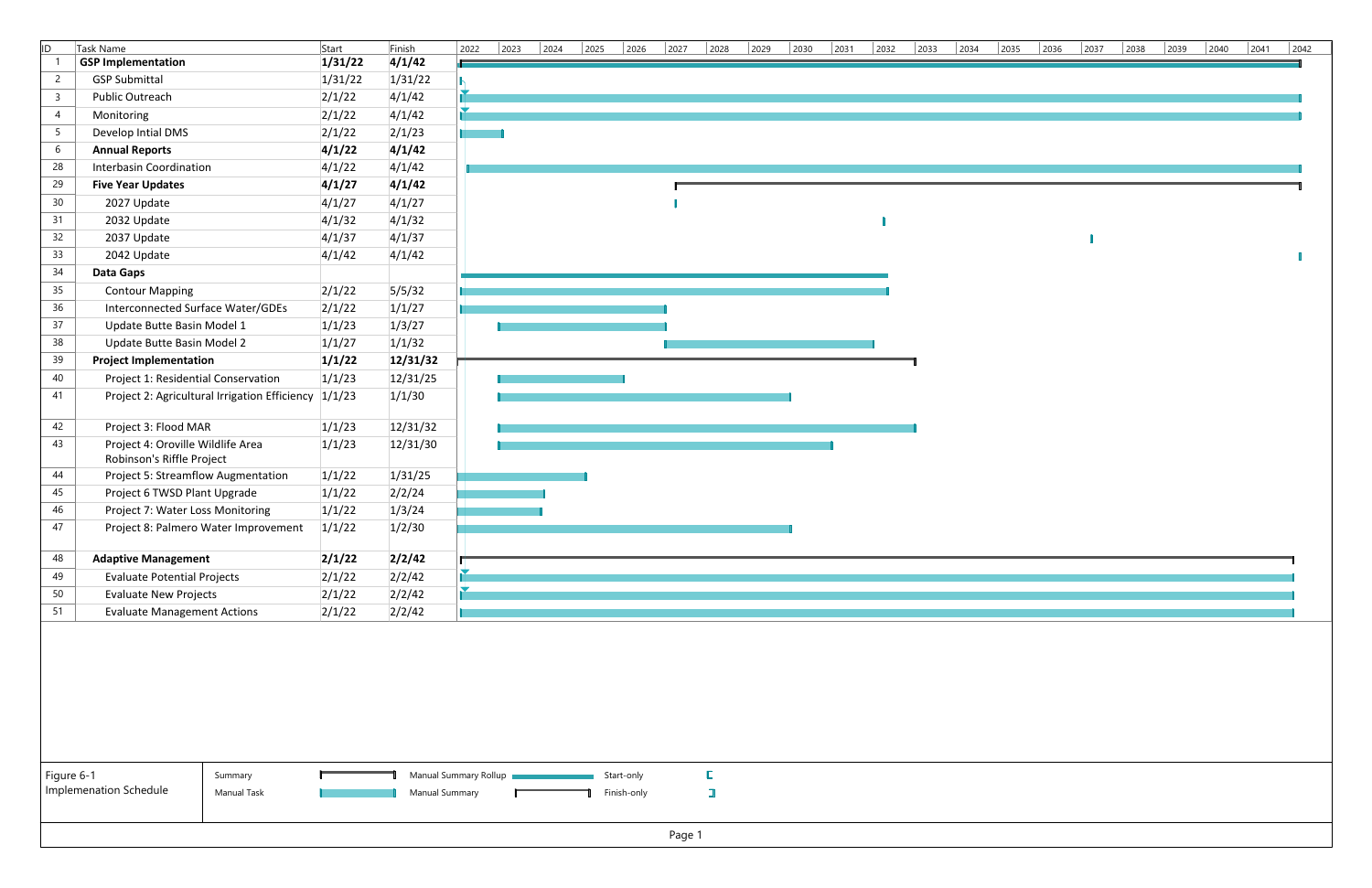## **7. REFERENCES**

- Blair, T.C., F.G. Baker, and J.B. Turner. 1991. "Cenozoic Fluvial-Facies Architecture and Aquifer Heterogeneity, Oroville, California, Superfund Site and Vicinity." The Three-Dimensional Facies Architecture of Terrigenous Clastic Sediments and Its Implication for Hydrocarbon Discovery and Recovery, edited by A.D. Miall and N. Tyler, Society for Sedimentary Geology, pp. 148-159.
- Bookman-Edmonston Engineering, Inc. 1992. Ground Water Resources and Management in Yuba County. Unpublished report for Yuba County Water Agency.
- Brown and Caldwell. 2013. Lower Tuscan Aquifer Monitoring, Recharge, and Data Management Project. Final Report.
- BCDWRC. 2021. Model Documentation v 1.0. Butte Basin Groundwater Model. 30 September.
- BCDWRC. 2020. Groundwater Status Report- 2019 Water Year.
- California Department of Water Resources (DWR). 2003. California's Groundwater. California Department of Water Resources Bulletin 118-Update 2003. 246 pp.
- DWR. 2005. Butte County Groundwater Inventory Analysis: prepared by the California Department of Water Resources Northern Region Office, Division of Planning and Local Assistance. February.
- DWR. 2006. California's Groundwater Bulletin 118, Sacramento Valley Groundwater Basin, North Yuba Sub-basin. 20 January.
- DWR. 2014. Geology of the Northern Sacramento Valley: prepared by the California Department of Water Resources Northern Region Office, Groundwater and Geologic Investigations, updated September 2014.
- DWR. 2016. BMP 1 Monitoring Networks and Identification of Data Gaps.
- DWR. 2018a. SGMA Groundwater Management. Retrieved from: https://water.ca.gov/Programs/Groundwater-Management/SGMA-Groundwater-Management
- DWR. 2018b. 2017 GPS Survey of the Sacramento Valley Subsidence Network Report.
- DWR. 2019a. SGMA Data Viewer, https://sgma.water.ca.gov/webgis/?appid=SGMADataViewer#gwlevels
- DWR. 2019b. 2016 Statewide Land Use Mapping. https://data.cnra.ca.gov/dataset/statewidecrop-mapping.
- DWR Sustainable Groundwater Management Program. 2018. Summary of the "Natural Communities Commonly Associated with Groundwater" Dataset and Online Web Viewer [https://gis.water.ca.gov/app/NCDatasetViewer/.](https://gis.water.ca.gov/app/NCDatasetViewer/)

#### Wyandotte Creek Groundwater Subbasin GSP 191 191 December 15, 2021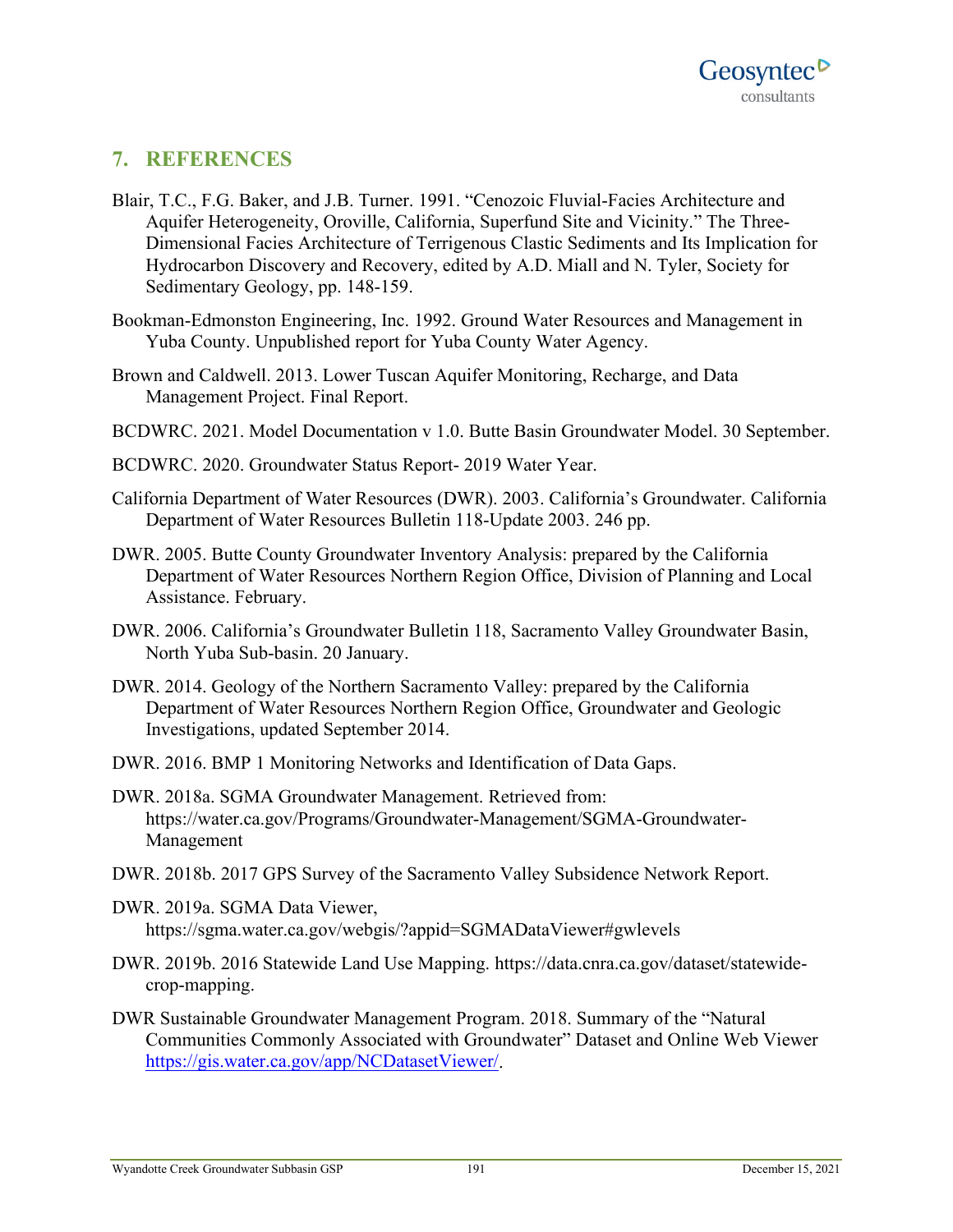- California Rice Commission. 2019. Waste Discharge Requirements for Sacramento Valley Rice Growers – 2018 Annual Monitoring Report.
- Creely, R.S. 1965. Geology of the Oroville quadrangle, California. California Division of Mines and Geology Bulletin 184. 86 pp.
- Dames & Moore. 1994. Extraction Well Field Report, Initial Phase On-Property Groundwater Remedial Action, Koppers Company, Incorporated Superfund Site (Feather River Plant), Oroville, California. August.
- Heath, R.C. 1976. "Design of ground-water level observation-well programs." Groundwater 14:71–77.
- Helley, E.J. and D.S. Harwood. 1985. "Geologic Map of the Late Cenozoic Deposits of the Sacramento Valley and Northern Sierran Foothills, California." U.S. Geological Survey Miscellaneous Field Studies Map MF-1790: 24 pp. 5 sheets, scale 1:62,500.
- Ireland, R.L., J.F. Poland, and F.S. Riley, 1984, Land Subsidence in the San Joaquin Valley, California, as of 1980, Studies of Land Subsidence, USGS Professional Paper 437-1.
- Klausmeyer, K., J. Howard, T. Keeler-Wolf, K. Davis-Fadtke, R. Hull, and A. Lyons. 2018. Mapping Indicators of Groundwater dependent ecosystems in California.
- LaHue, G.T., and B.A. Lindquist. 2019. "The Magnitude and Variability of Lateral Seepage in California Rice Fields." Journal of Hydrology, 574, 202-210.
- North American Commission on Stratigraphic Nomenclature (NACM). 2005. North American Stragraphic Code, AAPG Bulletin, v. 89, no. 11. November.
- Northern California Water Association, Sacramento Valley Water Quality Coalition. 2016. Draft Comprehensive Groundwater Quality Management Plan; Appendix B: Subwatershed Action Plans.
- Olmsted, F.H., and G.H. Davis. 1961. Geologic features and ground-water storage capacity of the Sacramento Valley, California. Washington: U.S. Government Printing Office. U.S. Geological Survey Water- Supply Paper 1497. 241 pp.
- Page, R.W. 1986. U.S. Geological Survey Professional Paper 1401-C, Geology of the Fresh Ground-Water Basin of the Central Valley, California with Texture Maps and Sections, Regional Aquifer System Analysis.
- Rohde, M.M., S. Matsumoto, J. Howard, S. Liu, L. Riege, and E.J. Remson. 2018. Groundwater Dependent Ecosystems under the Sustainable Groundwater Management Act: Guidance for Preparing Groundwater Sustainability Plans. The Nature Conservancy, San Francisco, California.